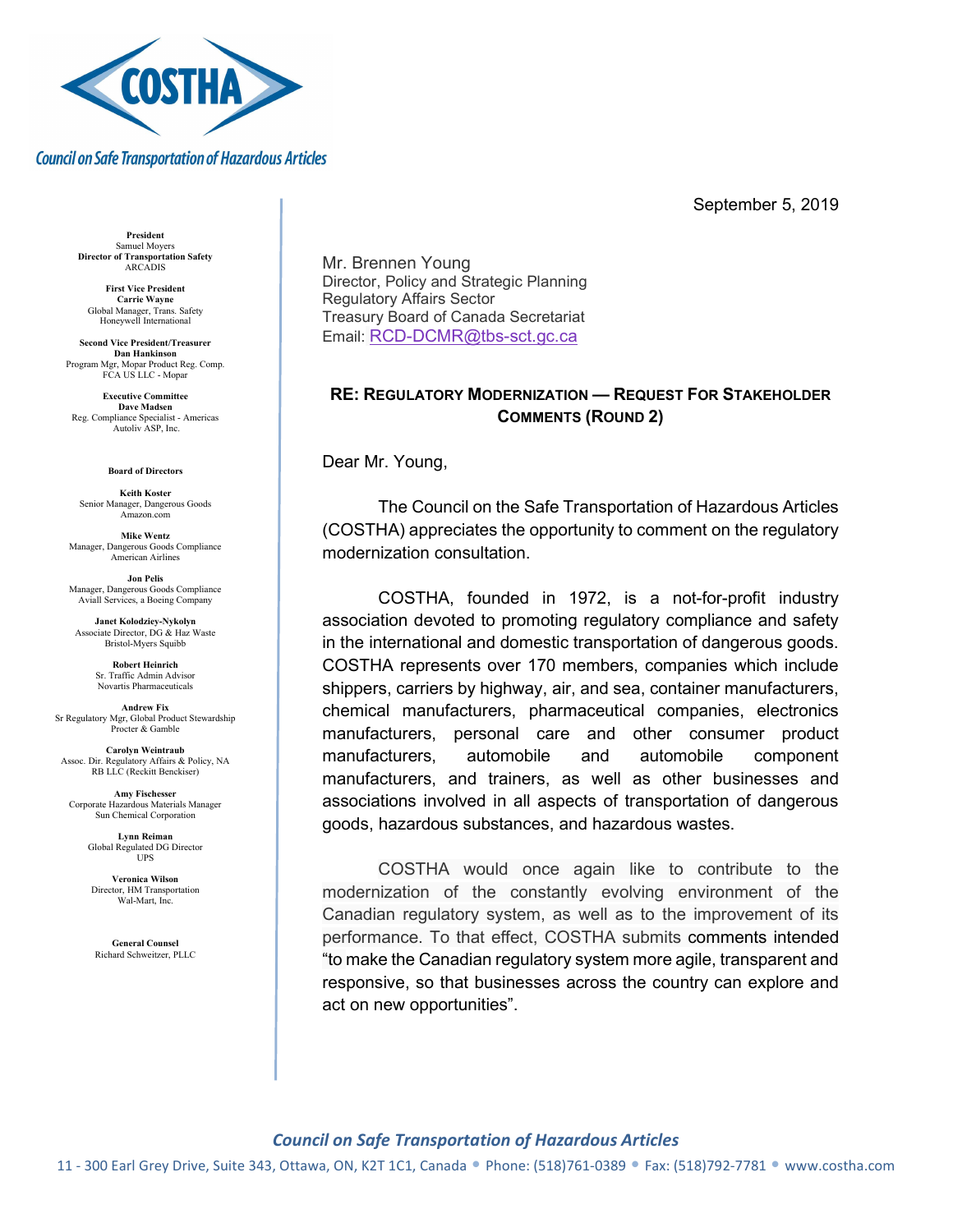COSTHA's comments focus on Transport Canada's Transportation of Dangerous Goods Regulations (TDGR) and include comments on two of the areas included in the second round of reviews, more specifically "clean technologies" and "international standards".

## INTERNATIONAL STANDARDS

It is suggested Transport Canada establish an amendment schedule in order to be able to harmonize the TDGR on a regular basis with the international regulations on the transportation of dangerous goods, such as the United Nations (UN) Recommendations on the TDG, the International Civil Aviation Organization (ICAO) Technical Instructions, the International Maritime Dangerous Goods (IMDG) Code. These international regulations are amended every two years, while Transport Canada cannot stay current due to the lengthy regulatory process in Canada.

If a schedule could be established, it would be less burdensome for Canadian industry, which currently has to wait at least two to five years to see new provisions make their way into the TDGR. Some of the international modal regulations are dynamically referenced in the TDGR but can be used only if part of the transport is done by the mode they cover.

International harmonization could be further achieved with the adoption of an exception to the regulations for the transport of used medical devices such as the one found in 2.6.3.2.3.9 of the UN Recommendations and in § 173.134(b)(12)(ii) of 49 CFR. Medical devices (potentially contaminated with or containing infectious substances) which are offered for transport or transported for the purposes of disinfection, cleaning, sterilization, repair or equipment evaluation only become not subject to the provisions of the regulations if packed according to the exception in packagings designed and constructed so as not to leak under normal conditions of transport. The packagings used shall be able to withstand a drop pf 1.2 meter, and packages shall be marked "USED MEDICAL DEVICE".

To facilitate cross-border shipping with the United States (US), COSTHA also recommends allowing additional harmonization with the Hazardous Materials Regulations (HMR or 49 CFR) of the US Department of Transport (DOT). One example would be allowing the use of worded dangerous goods safety marks (hazard class labels and placards), such as Class 8 labels displaying the word "Corrosive" and Class 3 labels the word "Flammable". This change would not reduce safety, nor impair hazard communication. Another example is the exception for display packs mentioned during the previous round of consultation and reiterated below.

COSTHA recommended that Transport Canada consider adding an exception like the one found in § 173.156(c) of 49 CFR to allow the use of display packs with a maximum gross mass not exceeding 550 kg within the TDGR. Many consumer products are classified as dangerous goods, but are eligible for transport by road as a limited quantities due to the limited amount of material contained in the consumer packaging when the gross mass of the outer means of containment does not exceed 30 kg (see TDGR, Section 1.17 – Limited Quantity Exemption).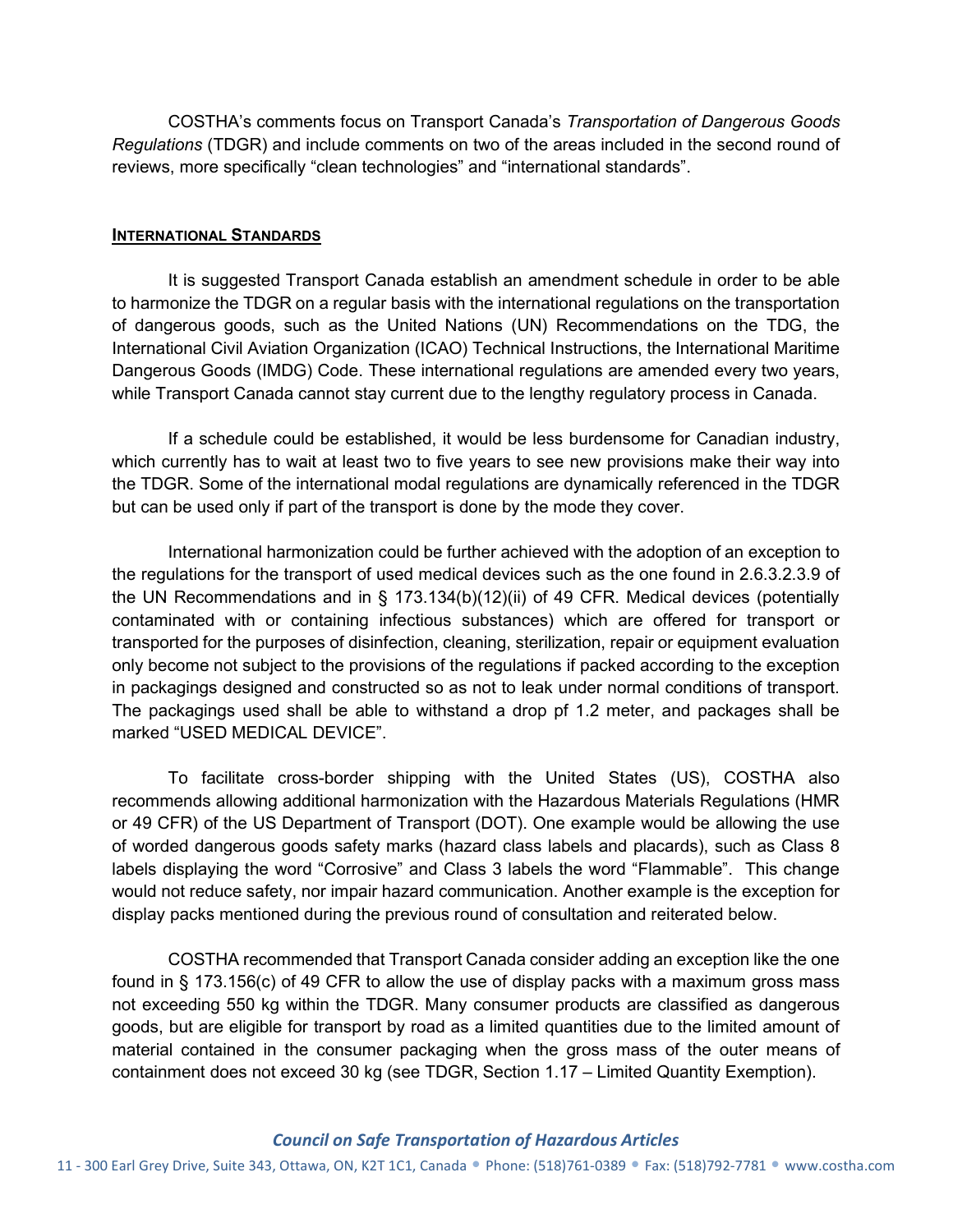Many retail locations are now foregoing traditional product displays and introducing "display packs" of consumer products. Such display packs are pre-built before distribution, are "opened" on site and placed directly on the store floor. One of the main advantages of using the US exception is a reduction of the amount of packaging used (lower costs and better sustainability). Based on the US experience, use of "display packs" indicates safety is not affected. Transport Canada has issued equivalency certificates to authorize the shipping of display packs in Canada. A reduction in the required number of equivalency certificates by TC would reduce the administrative burden to both government and industry.

It is also suggested that Transport Canada attend the RID/ADR/ADR Joint Meeting that takes place twice a year, and whose task is mainly to "ensure that the dangerous goods provisions" for European land transport (RID – Regulation concerning the International Carriage of Dangerous goods by Rail, ADR – European Agreement concerning the International Carriage of Dangerous Goods by Road and ADN – European Agreement concerning the International Carriage of Dangerous Goods by Inland Waterway) are harmonised as closely as possible in order to simplify and promote multimodal transport." Such a participation would allow Canada to contribute to discussions on TDG and be proactive in the harmonization of regulations on both sides of the ocean. COSTHA believes it would be a good idea for all countries in North America to reinforce their presence in such UN committees.

Please note that the ADR – European Agreement concerning the International Carriage of Dangerous Goods by Road will change its name with the 2021 edition and become the Agreement concerning the International Carriage of Dangerous Goods by Road, to better represent the growing number of Contracting Parties to the Agreement that are not part of the European Union (EU). Currently there are 50 countries are contracting parties to the ADR.

## **CLEAN TECHNOLOGY**

COSTHA believes that Transport Canada should take a leadership position in establishing guidelines for the use of drones in the transportation of dangerous goods nationally and internationally. TC should work with ICAO in this area to help accelerate the development of provisions to include in the various regulations. The transport of lithium batteries by drones, safe packaging for such transport as well as safe and compliant packaging for diagnostic specimens and  $CO<sub>2</sub>$  gas cartridges, are all thing that could be considered by TC.

Lastly, COSTHA recommends again that "autonomous vehicles" be included in a future review of the Transportation of Dangerous Goods Regulations, as the science has not yet been perfected regarding communication/operation of these vehicles, accidents/incidents, acceptance checks of dangerous goods, loading & segregation of dangerous goods, security, acts of terrorism, as well as emergency response issues.